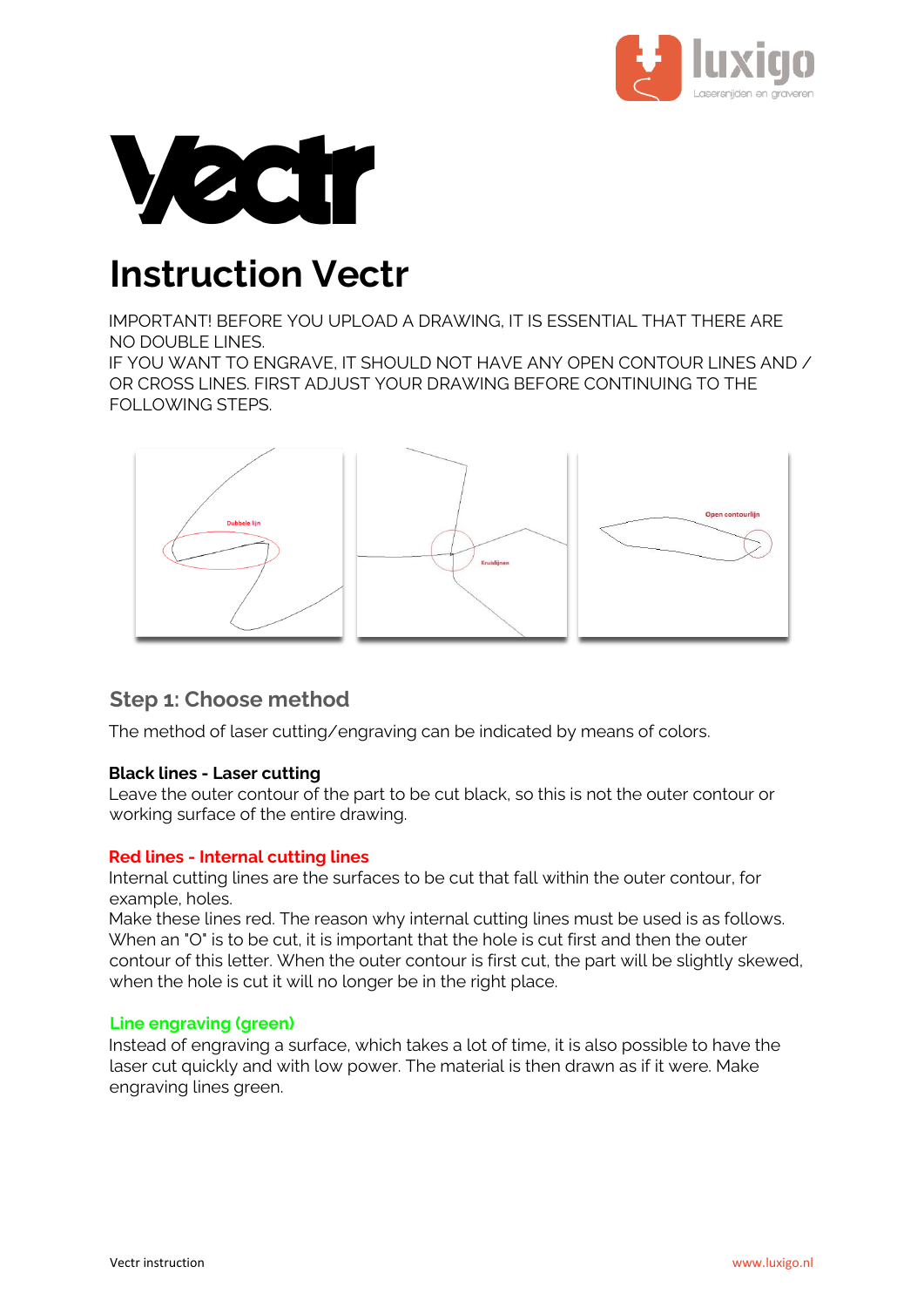

#### **Surface engraving (blue)**

The laser moves like a printer, so that a layer is always burned. As a result, the surface to be engraved is slightly sunk into the material. Make surfaces engraving areas blue.



### **Step 2: Nesting**

Place as many parts as possible that should be cut from the same material on one work surface. For regular cutting jobs, the maximum size of the working surface is 1200x900 mm, for surface engraving it is 1150 x 1200 mm.

Only the standard sizes 300x200mm, 600x400mm and 900x600mm are in stock. Larger dimensions up to 1200x1200 mm can be supplied after consultation.

Create a new page and give it the desired size in millimeters. Copy all the shapes you want to cut out to this page. This can be done by right-clicking on a shape and then clicking Copy (Ctrl/Cmd +C).

Then go to the page where you collect all the parts and press the right mouse button again but then Paste (Ctrl/Cmd+V).

Finally, drag all parts until they no longer overlap.

## **Step 3: Export**

To make a line drawing of your drawing, you can export it as a .SVG file.

You can do this by clicking the export (Ctrl/Cmd+S) icon at the top right.

A new window will open, set the file shape to SVG, the size to millimeters and the scale to 1x. Then click on **download.**